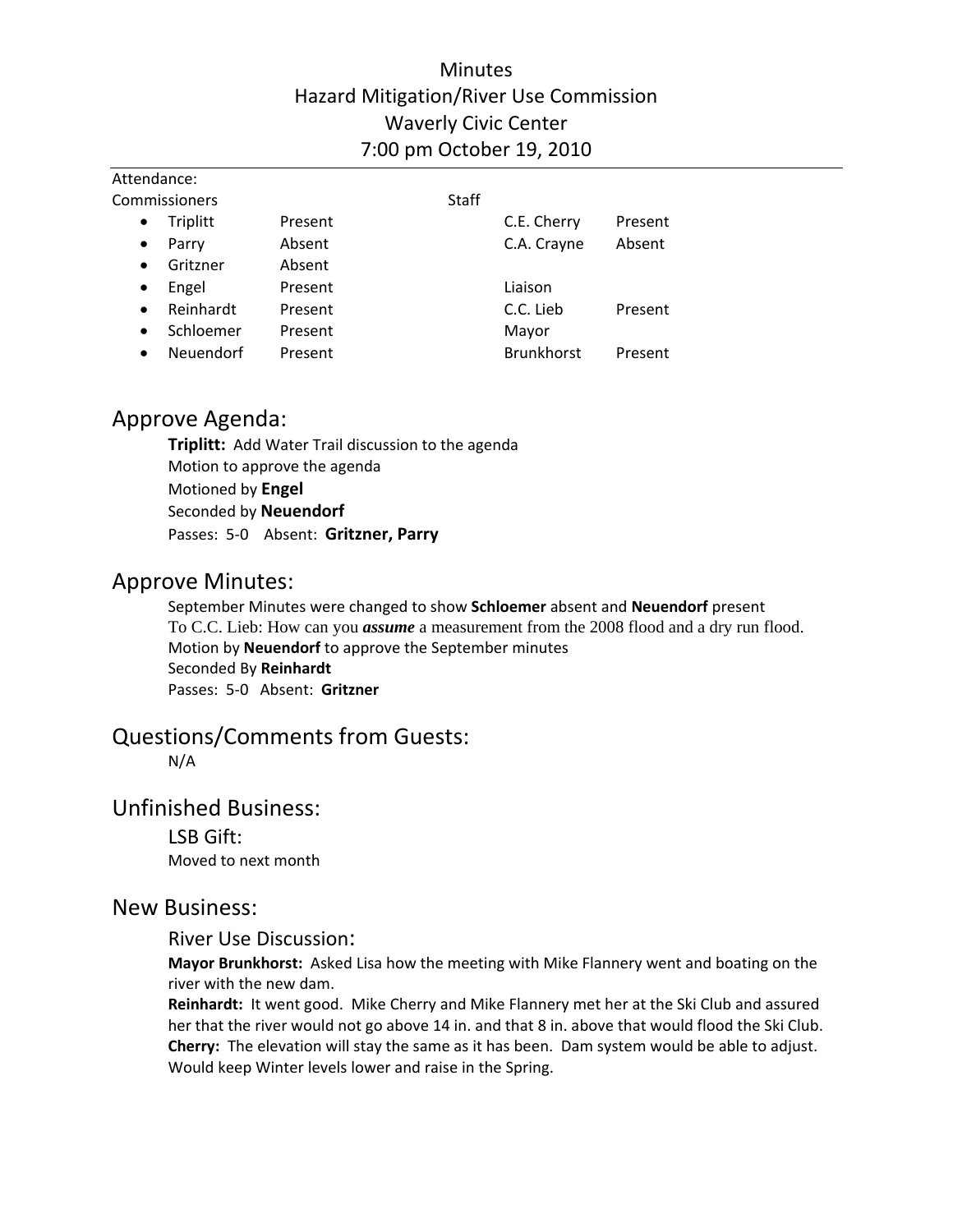Commission Discussion:

**Schloemer:** Asked if the dam would look similar to the dam now?

**Cherry:** Won't be as good as it does now. You may see some of the bladders during the low flow. Lights will still be on the bridge.

**Mayor Brunkhorst:** Still looking at the band shell in Kohlmann Park or the Fair Grounds. It is small enough it should fit in Kohlmann Park and will look at the North East site of the Fair Grounds.

**Triplitt:** Asked if FEMA would have a problem with the band shell location being near the flow way?

**Cherry:** The restrictions should be lifted when the dam is rebuilt and will redo the map. **Schloemer**: Could the band shell be part of a flood wall?

**Cherry:** Once the dam is rebuilt, the sand bag wall on  $1<sup>st</sup>$  street goes away for a 100 year flood. **Lieb:** Tab wanted to meet with Leisure Services to place the flood height sign in Kohlmann Park. **Cherry:** Talked about different locations for the sign with Tab around town and stated that in Kohlmann Park on the bathroom house would be the best.

**Schloemer:** Suggested on the green bridge.

**Triplitt:** Stated that Kip wanted us to let the National Weather Service know when we were going to install the sign.

**Commission:** Agrees on the location would be in Kolhmann Park.

**Mayor Brunkhorst:** Stated we will coordinate it with NWS for a photo.

#### Subcommittees and Members:

*River Use:*

**Triplitt:** Stated that **Reinhardt** and **Gritzner** were interested in River Use. **Mayor Brunkhorst:** Need someone to go to Ski Club and give feed back for ideas. Lieb: Look to get Darrin involved.

**Reinhardt:** Stated she would take it.

#### *Planning and Zoning:*

**Triplitt:** Stated this we could work with them on the Comprehensive Land Use Plan. **Neuendorf:** Stated that he would be able to attend the Open Space meetings.

#### *Soil & Water Conservation District:*

**Triplitt:** Said he could continue to attend those meetings.

#### *SE Flood Evaluation:*

**Neuendorf:** Stated that he and Schloemer would.

#### *Community Action Plan:*

**Triplitt:** State that he and Engel were volunteered for this, as well as Parry wanted to be a part of this.

Lieb: Talks about Smart Growth planning and state funding. Protecting neighborhoods, housing needs, infrastructure, natural resources, Quality of life and natural & unnatural disasters. Cedar River Coalition is also involved mainly South of us working in sub committees and getting involved.

**Mayor Brunkhorst:** Suggested Dr. Stephen Main to help.